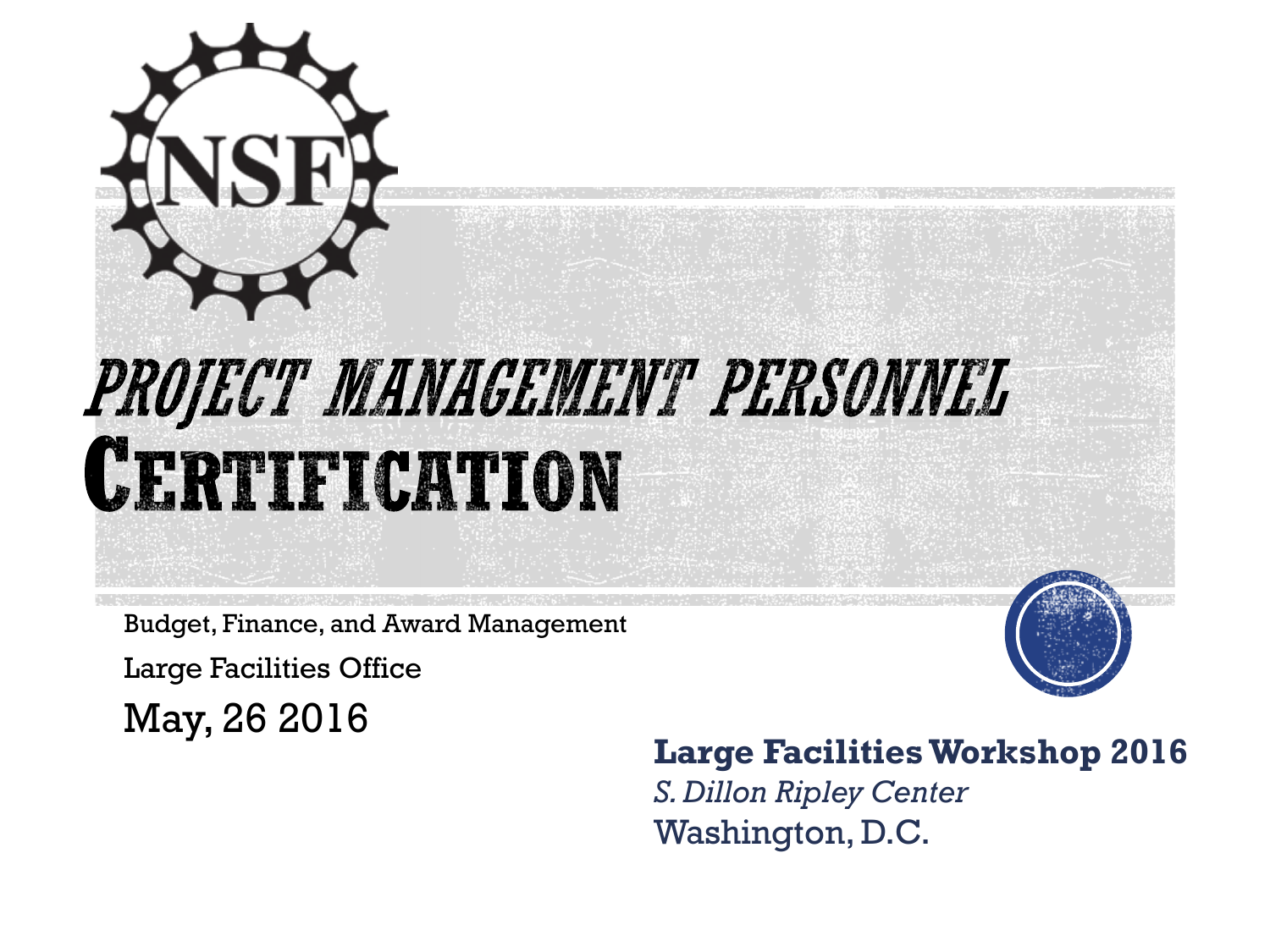# NATIONAL ACADEMY OF PUBLIC ADMINISTRATION



#### USE OF COOPERATIVE AGREEMENTS TO SUPPORT LARGE SCALE INVESTMENT IN RESEARCH DECEMBER 17, 2015

### RECOMMENDATION 6.8



Large Facilities Workshop **1.1 Property 1.1 Property 1.1 Property** 1.1 Property 1.1 Property 1.1 Property 1.1 Property 1.1 Property 1.1 Property 1.1 Property 1.1 Property 1.1 Property 1.1 Property 1.1 Property 1.1 Property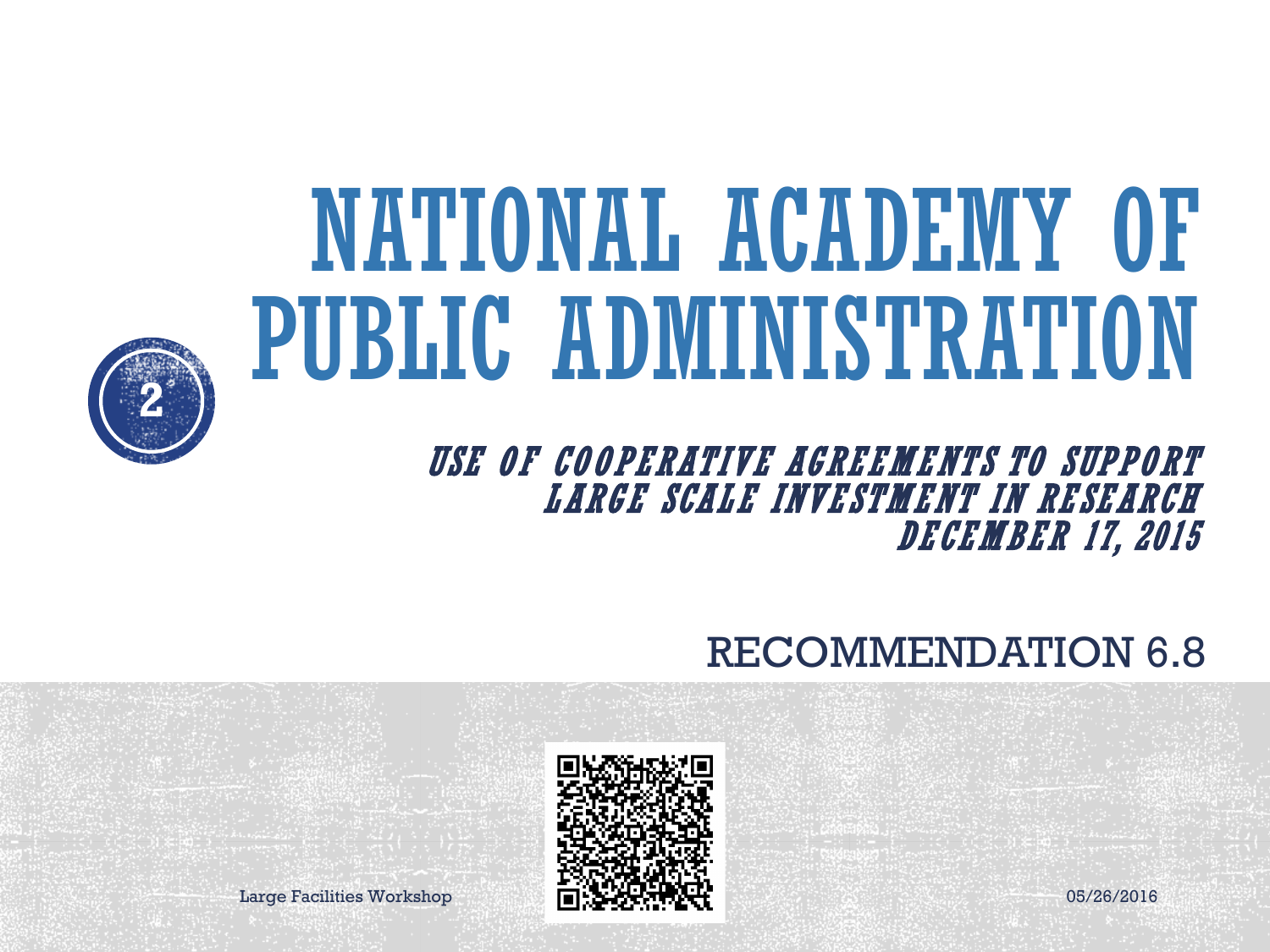#### **Recommendation 6.8**

**PERSONNEL** *"To ensure that award recipients have the requisite project management experience and knowledge to successfully lead a MREFC project . . . ."*

*"NSF should require award recipient project managers to be certified in project management. NSF should also specify minimum project management experience thresholds for project positions."*

# **KEY**

"NSF POs and G/AOs should work together to include **project management certification** and requisite **experience** requirements in cooperative agreements for MREFC projects."



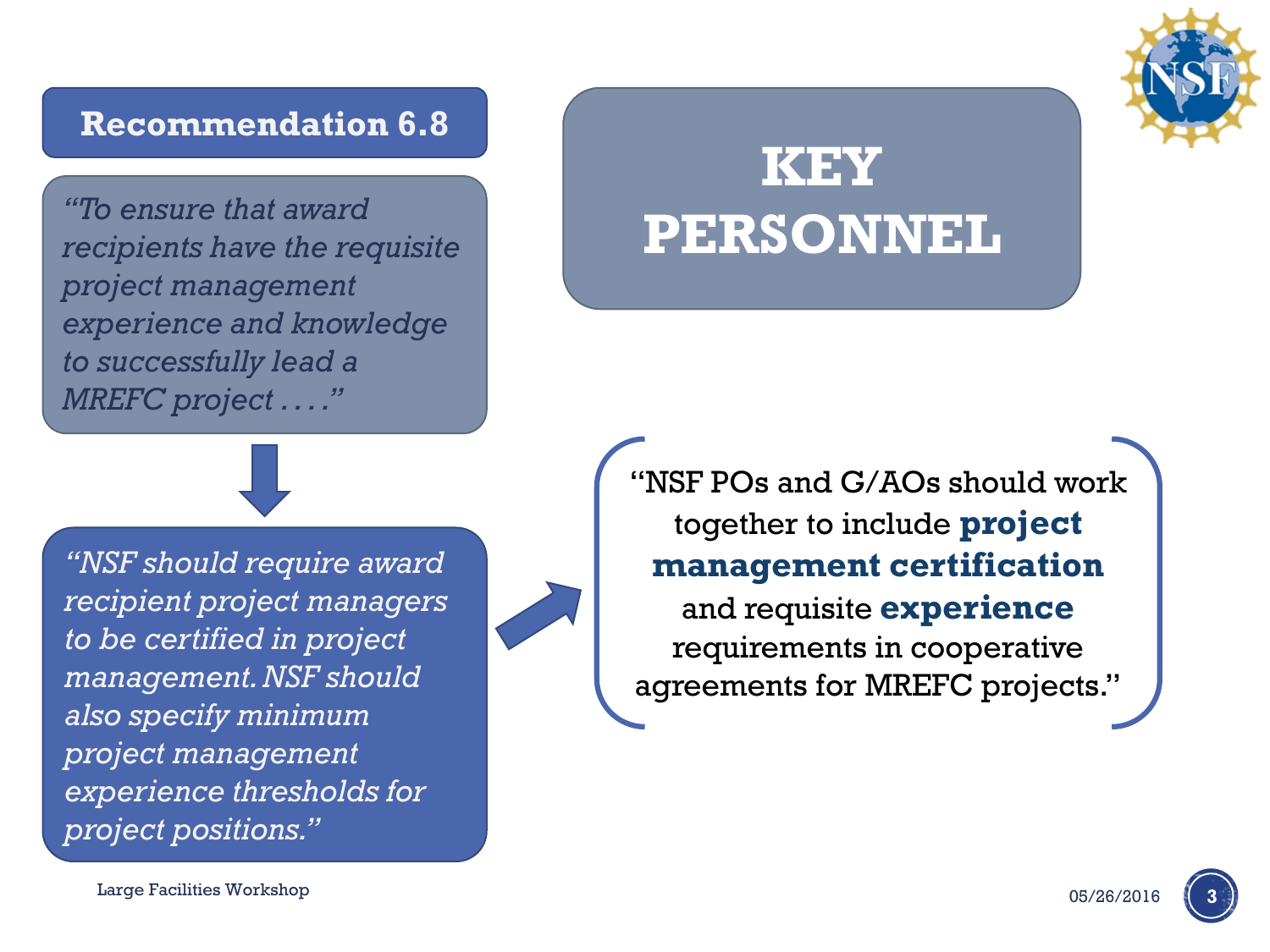

### NAPA LIKES AND DISLIKES AND NSF PLANS

| Likes-                                 | <b>Dislikes -</b>                                             | <b>NSF Plans -</b>                                         |  |  |
|----------------------------------------|---------------------------------------------------------------|------------------------------------------------------------|--|--|
|                                        | Agreements do<br>not include<br>certification<br>requirements | Include<br>qualifications<br>requirements in<br>agreements |  |  |
| PO and G/AO<br>review key<br>personnel |                                                               | <b>NSF</b> would<br>confirm<br>qualifications              |  |  |

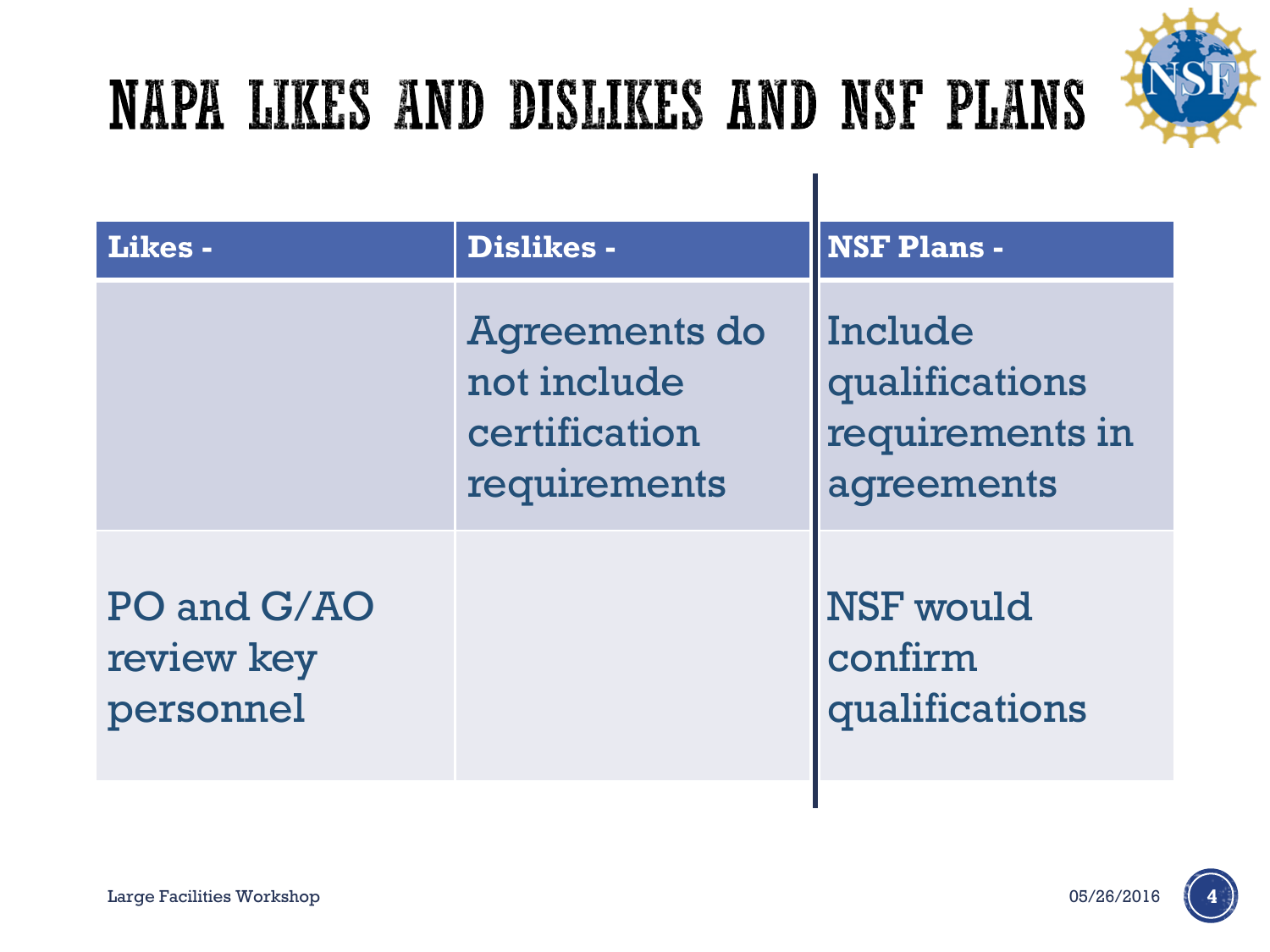### QUESTIONS



- How do training (i.e., certificates) and certification differ in terms of costs and benefits?
- Which roles on a project should demonstrate adequate qualifications?
	- Project manager only?
	- Others?
- When would NSF require experience above and beyond that required by certifications?
- What approach should NSF take to establishing equivalence?

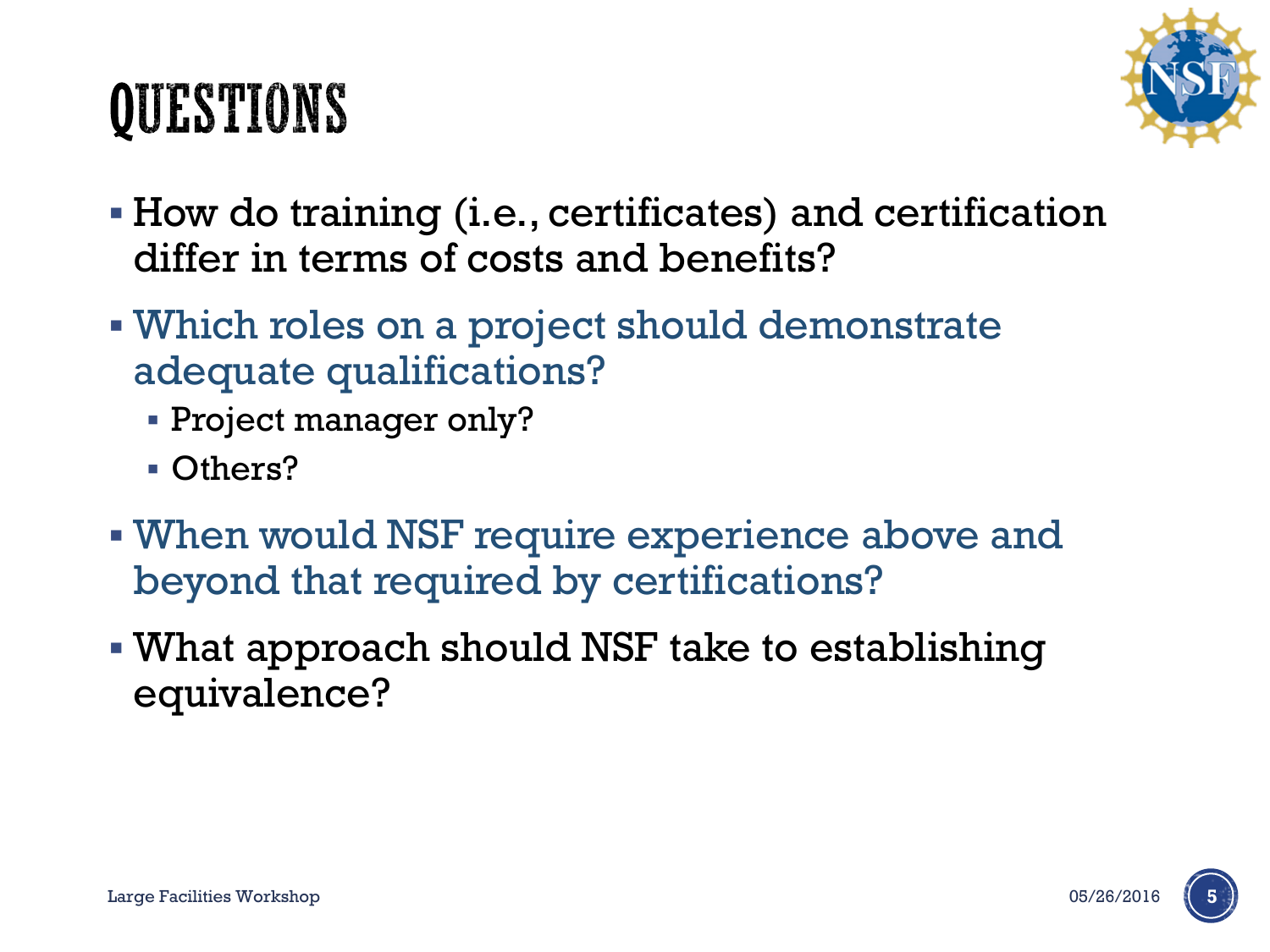### CERTIFICATES VS. CERTIFICATION



#### • Certificates

- Documentation of completion of a short course in a particular subject
- Number of classes prescribed
	- Core &
	- Elective
- Offered through universities
- Online or in person
- High first costs but no ongoing costs



#### • Certification

- Designation earned by an individual demonstrating attainment of a standard level of **expertise, experience, and skills**  within the subject field.
- Applicants must have certain experience or other qualifications.
- Typically require passing an **examination**.
- Variable first and ongoing costs
	- Prep class?
	- Continuing professional development?

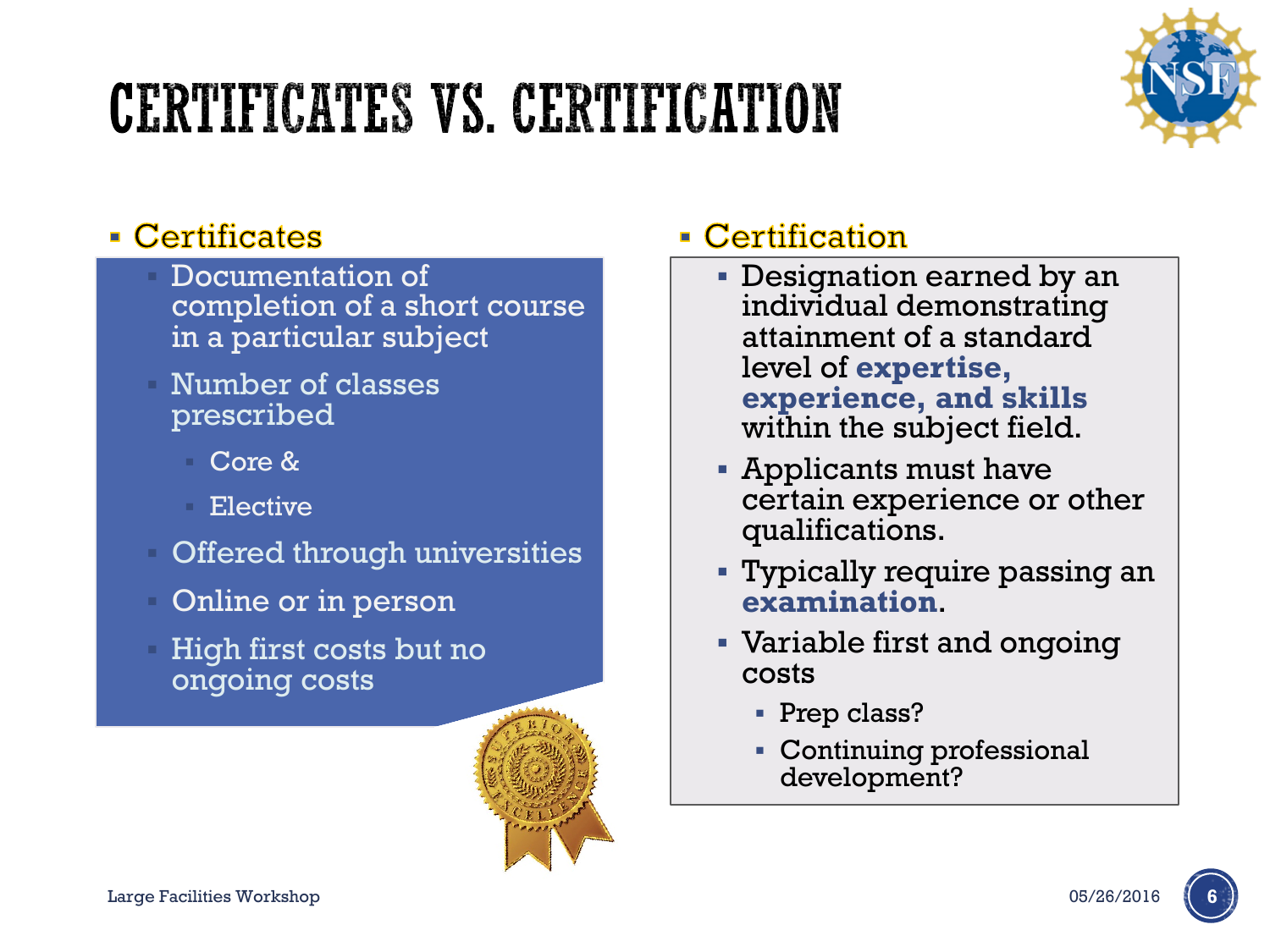### CERTIFICATES VS. CERTIFICATION



|      | <b>Certificates</b>                                                                                               | <b>Certification</b>                                                                                                     |
|------|-------------------------------------------------------------------------------------------------------------------|--------------------------------------------------------------------------------------------------------------------------|
| Pros | University-based<br>$\bullet$<br>Customizable<br>Online or in person<br>$\bullet$                                 | Uniform requirements<br>$\bullet$<br>Recognizable<br>• $2 - 4$ months                                                    |
| Cons | • No experience needed<br>Not standardized<br>Not recognizable<br>$\bullet$<br>$6$ months $-2$ years<br>$\bullet$ | • General experience accepted<br>Passing a standardized test<br>$\bullet$<br>Test preparation<br>What<br>$_{\rm e}$ lse? |

Note: The Uniform Guidance (2 CFR § 200.472 Training and education costs) states:

### **"The cost of training and education provided for employee development is allowable."**

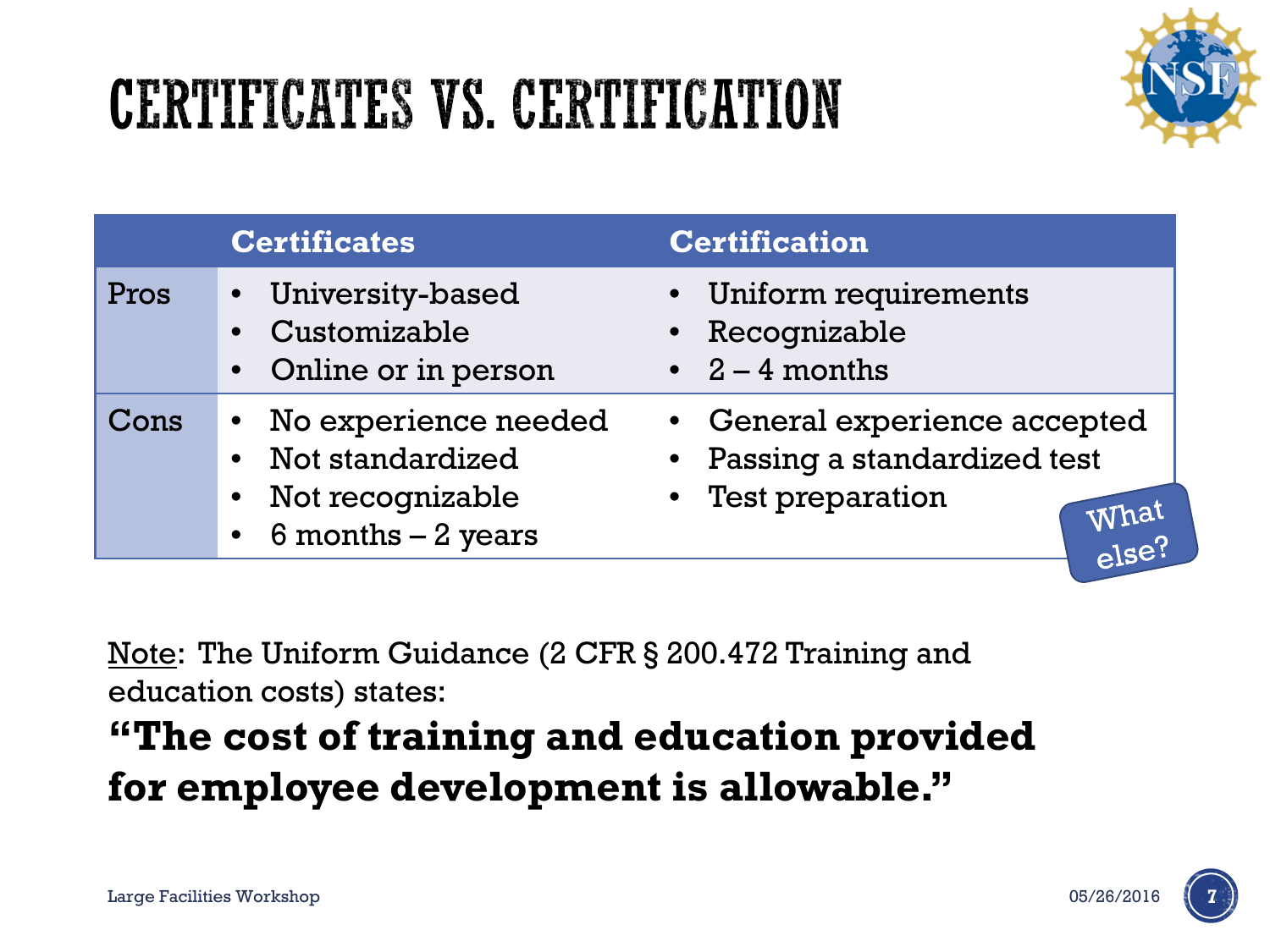

### CERTIFICATES

- **What must** coursework include?
	- Fundamentals
		- Scoping
		- Scheduling
		- Budgeting
	- Accounting
	- $\blacksquare$  Law
	- Managing teams
	- Cost control
	- Risk
	- Performance measurement





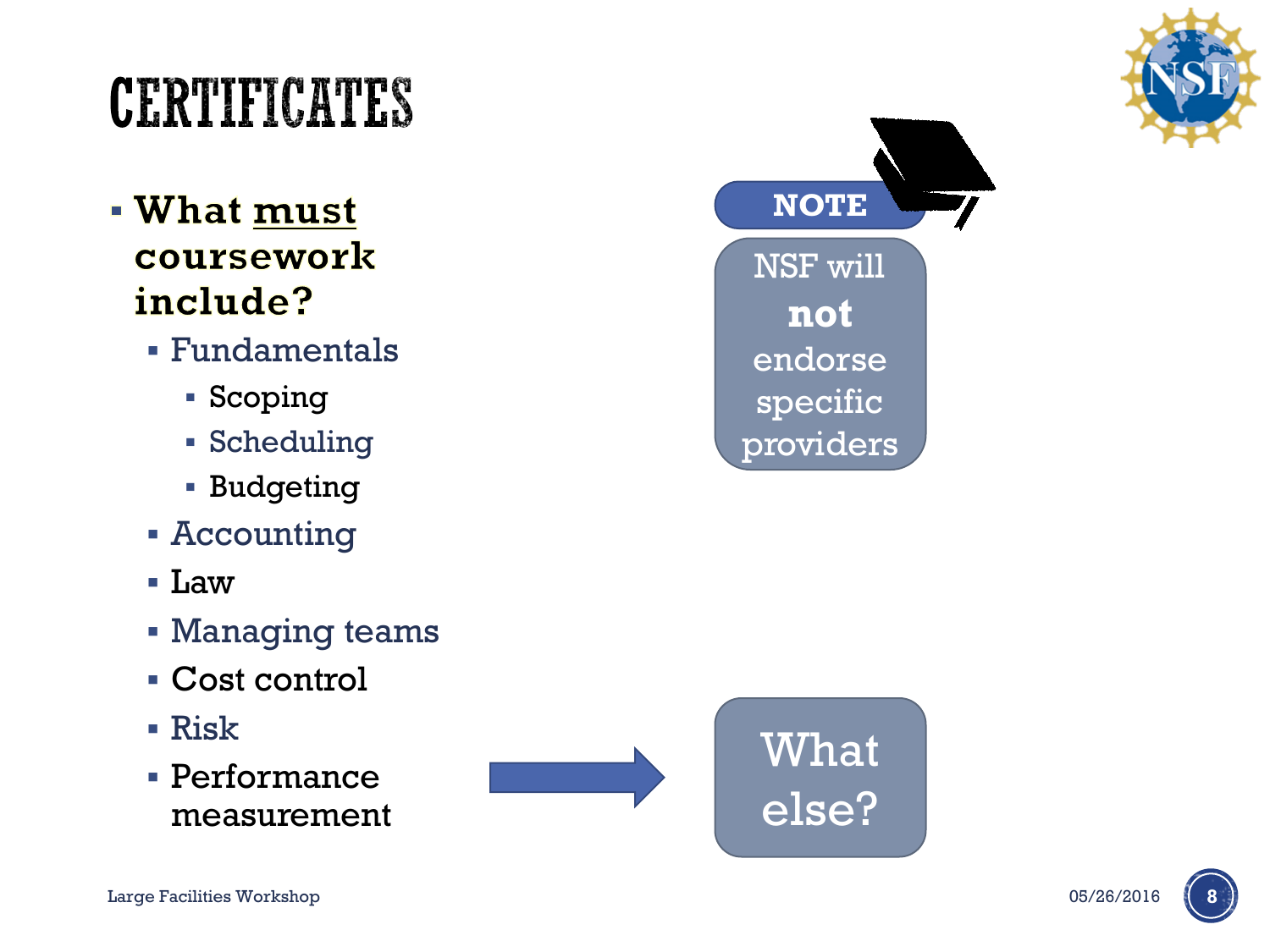### CERTIFICATION

- What should NSF consider in setting minimum standards?
	- **Knowledge Base**
	- **Experience** (quantity not quality)
	- Cost (to obtain and maintain)
	- **Time** (to obtain and maintain)
	- **Reputation and Notoriety**

**NOTE** NSF will **not** endorse

specific providers



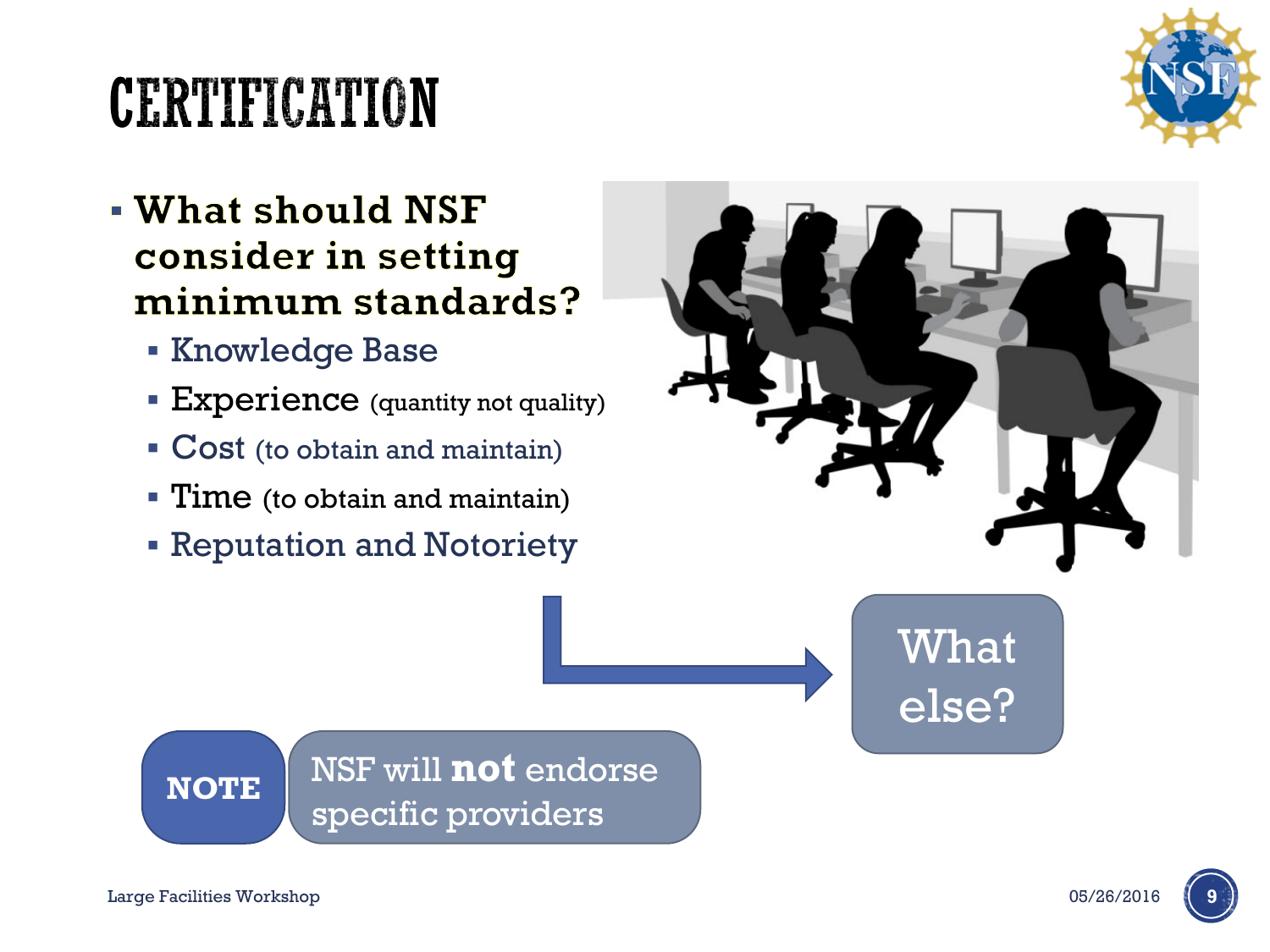

#### *Prioritization Exercise*

|                          | <b>Knowledge</b><br><b>Base</b>  | <b>Experience</b>                | <b>Cost</b>         | <b>Time to</b><br>obtain         | Reputation          |                                  |  |
|--------------------------|----------------------------------|----------------------------------|---------------------|----------------------------------|---------------------|----------------------------------|--|
| Knowledge<br><b>Base</b> |                                  | ٠<br>$\blacksquare$              | ٠<br>$\blacksquare$ | ٠<br>$\blacksquare$              | ٠<br>$\blacksquare$ | $\blacksquare$<br>$\blacksquare$ |  |
| Experience               | $\blacksquare$<br>$\blacksquare$ | $- -$                            |                     | ٠<br>$\blacksquare$              | ٠<br>$\blacksquare$ | $\blacksquare$<br>$\blacksquare$ |  |
| Cost                     | $\blacksquare$<br>$\blacksquare$ | ٠<br>$\blacksquare$              | $- -$               | ٠<br>$\blacksquare$              | $\blacksquare$      | $\blacksquare$<br>$\blacksquare$ |  |
| Time to<br>obtain        | $\blacksquare$<br>$\blacksquare$ | ÷                                | $\blacksquare$      | --                               | ٠<br>$\blacksquare$ | ٠<br>$\blacksquare$              |  |
| Reputation               | $\blacksquare$                   | ٠<br>$\blacksquare$              |                     | ٠<br>$\blacksquare$              | $- -$               | ٠<br>$\blacksquare$              |  |
|                          | $\blacksquare$<br>$\blacksquare$ | $\blacksquare$<br>$\blacksquare$ | $\blacksquare$      | $\blacksquare$                   | $\blacksquare$      | --                               |  |
|                          | $\blacksquare$                   | $\blacksquare$<br>п.             |                     | $\blacksquare$<br>$\blacksquare$ |                     | ٠<br>$\blacksquare$              |  |

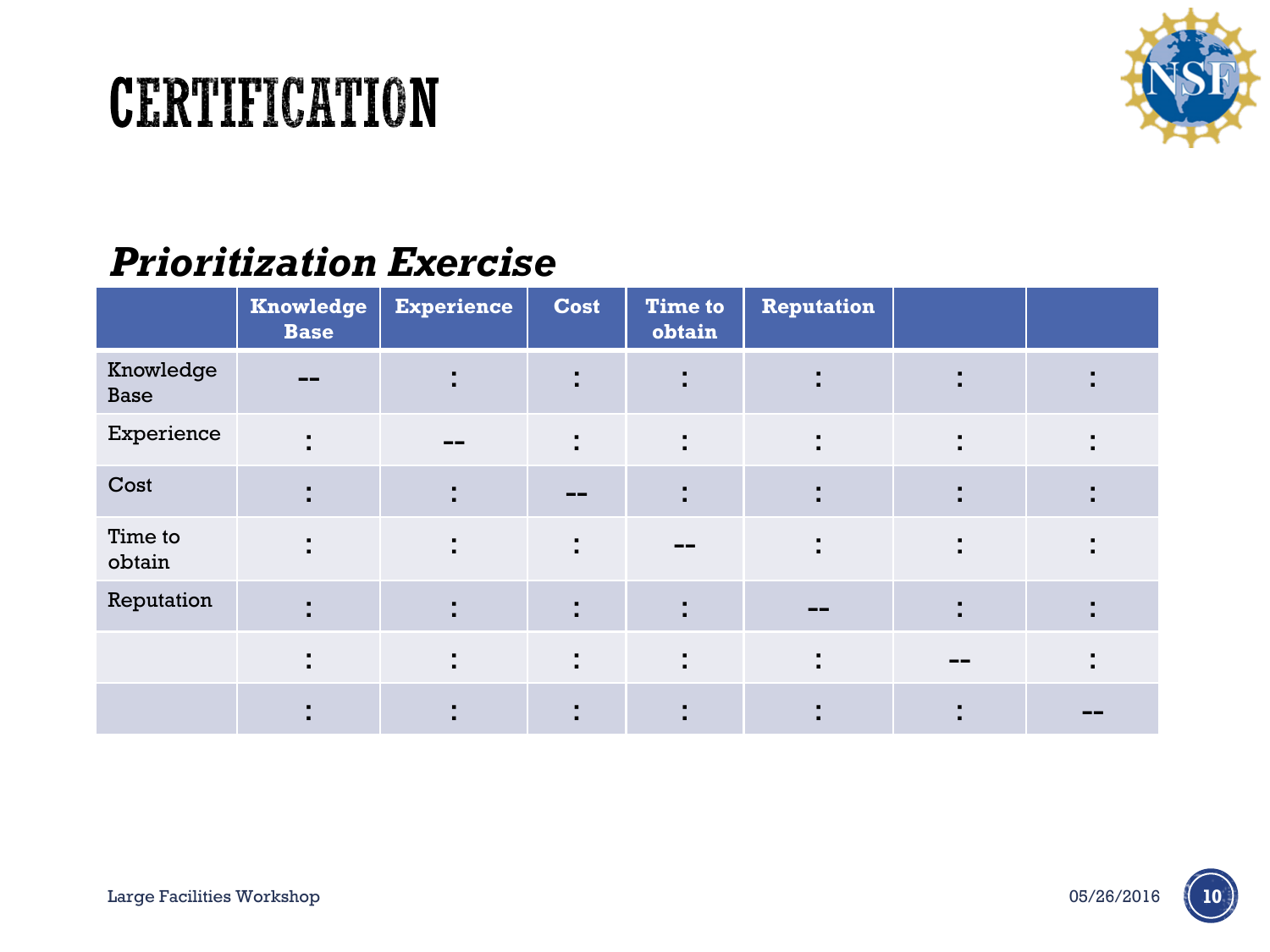

### WHO? PROJECT MANAGERS & OTHERS?



**- OR -**

Project manager only **1. Project manager** 



- 
- 2. Schedulers
- 3. Cost estimators
- 4. Systems engineers
- 5. Project controllers
- 6. Quality managers
- 7. Risk managers



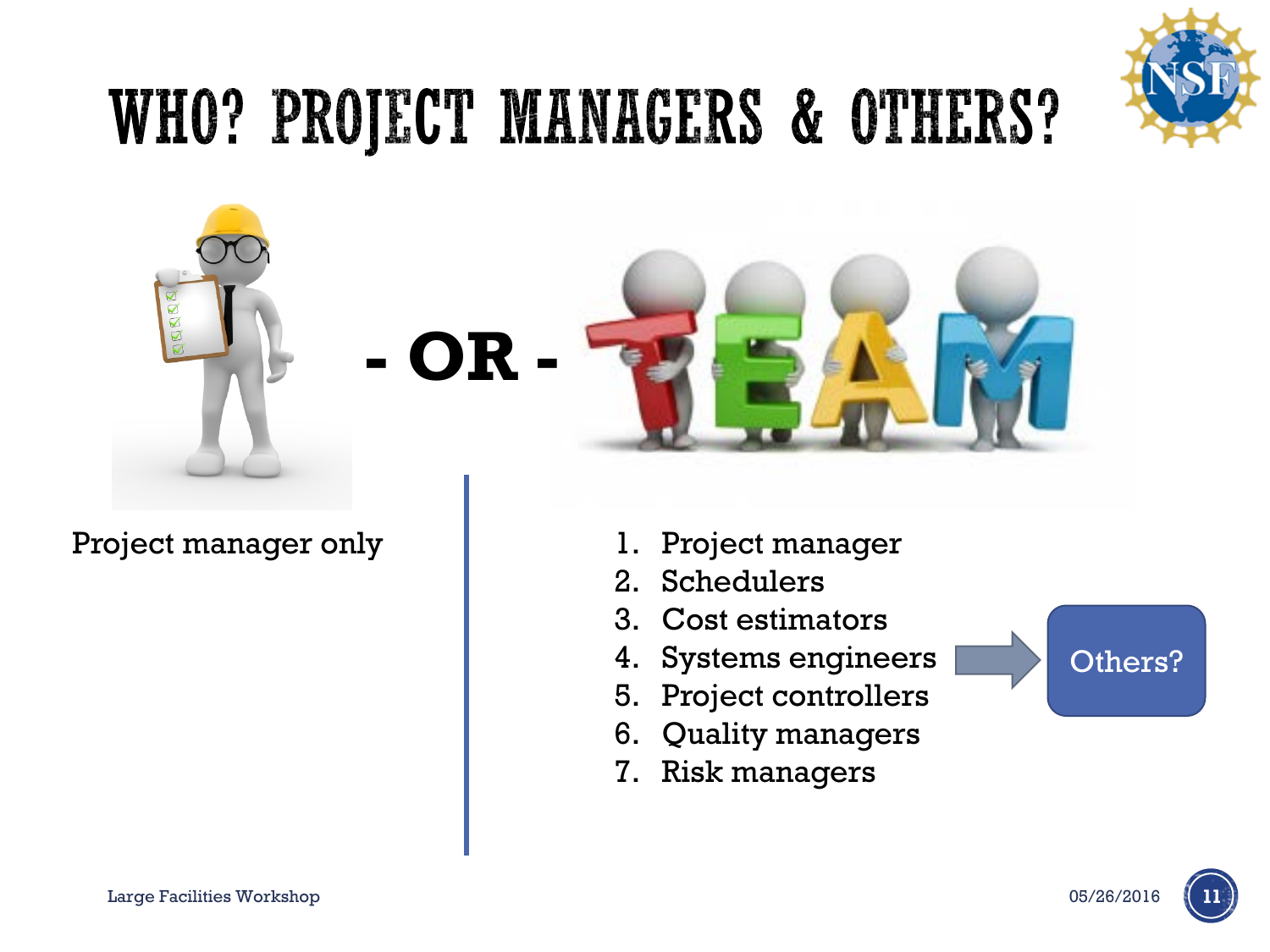### EXPERIENCE AND CERTIFICATION



- Rest assured . . . projects will remain responsible for personnel actions -
	- Selections
	- Releases
- For this slide's discussion, assume that NSF sets a certification requirement without a certificate option.
- Would an **analogous experience** requirement *over and above* the experience required by a certification help projects?

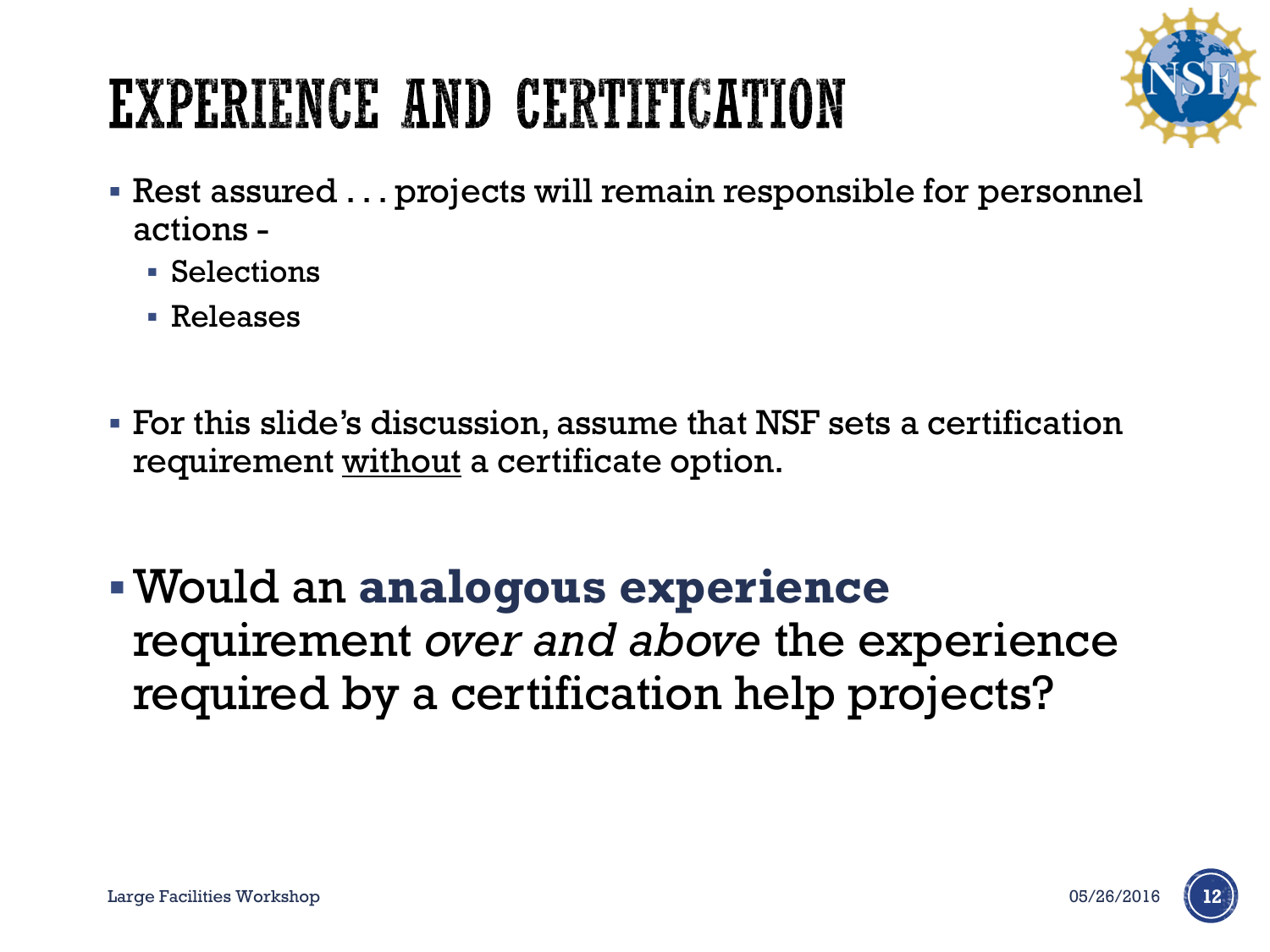## EQUIVALENCE



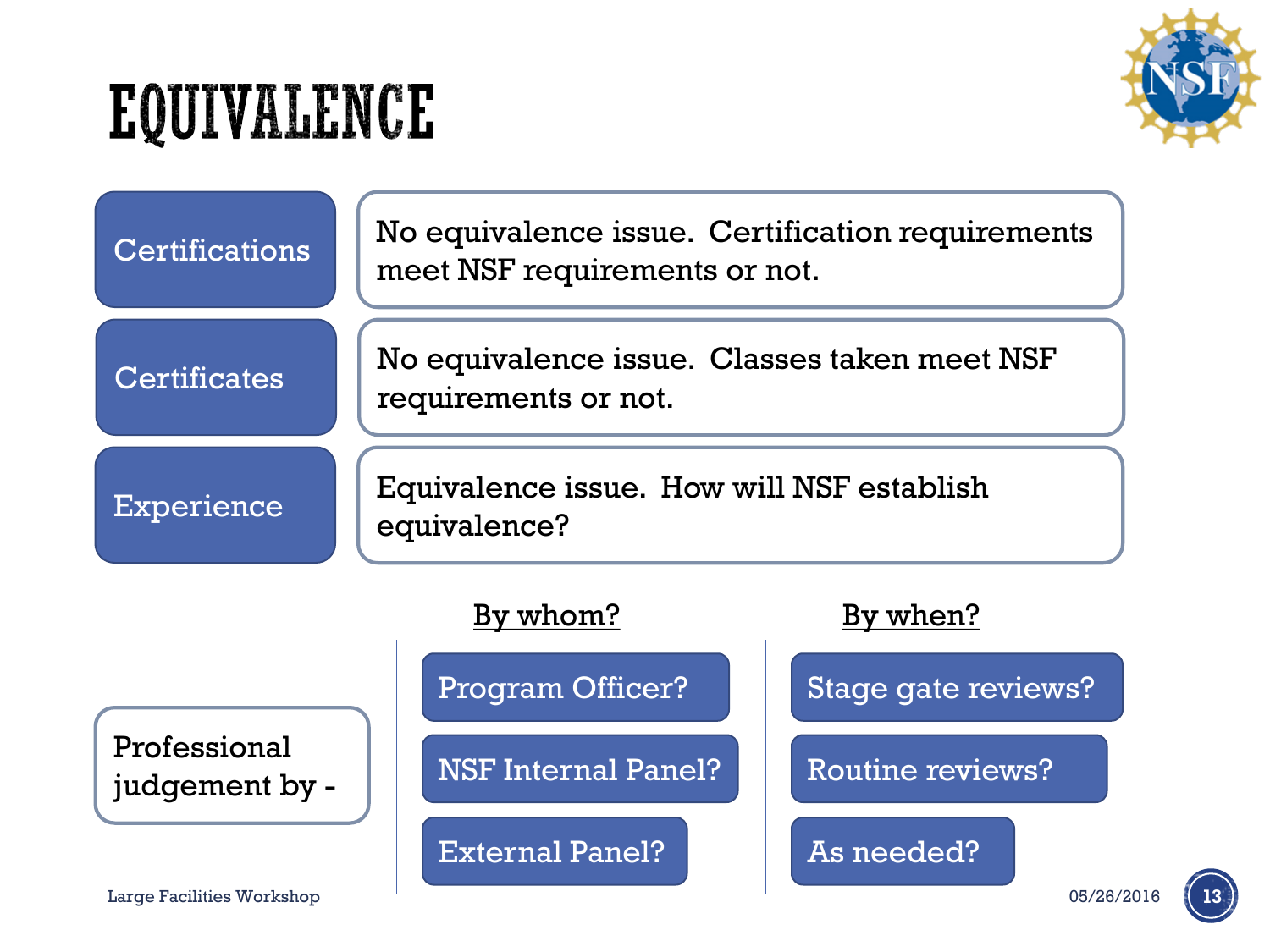### NEXT STEPS



- Slides posted on the workshop Web page
- Notes from the session included in the workshop proceedings
- NSF will hold internal discussions and may follow up with the community
- The **Large Facilities Manual** (18-XX) will identify options and criteria –
	- NSF will publish a public comment draft in April 2017 with comments accepted for three months
	- NSF will publish the final Large Facilities Manual in October 2017 to take effect in January 2018.

#### For more information:

Ivan Graff **Large Facilities Advisor** (703) 292-4416 igraff@nsf.gov

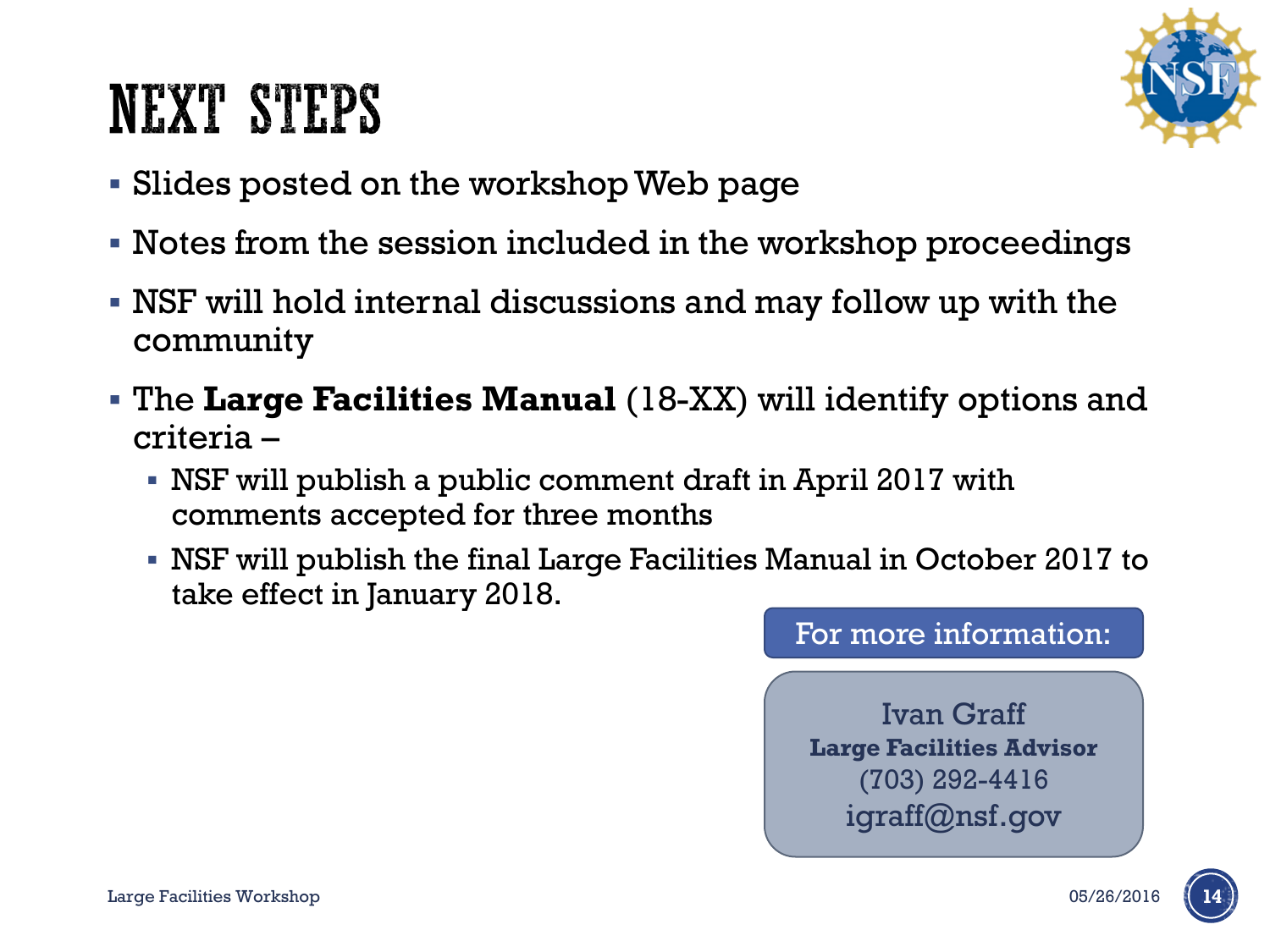

#### Certification Providers

Large Facilities Workshop 05/26/2016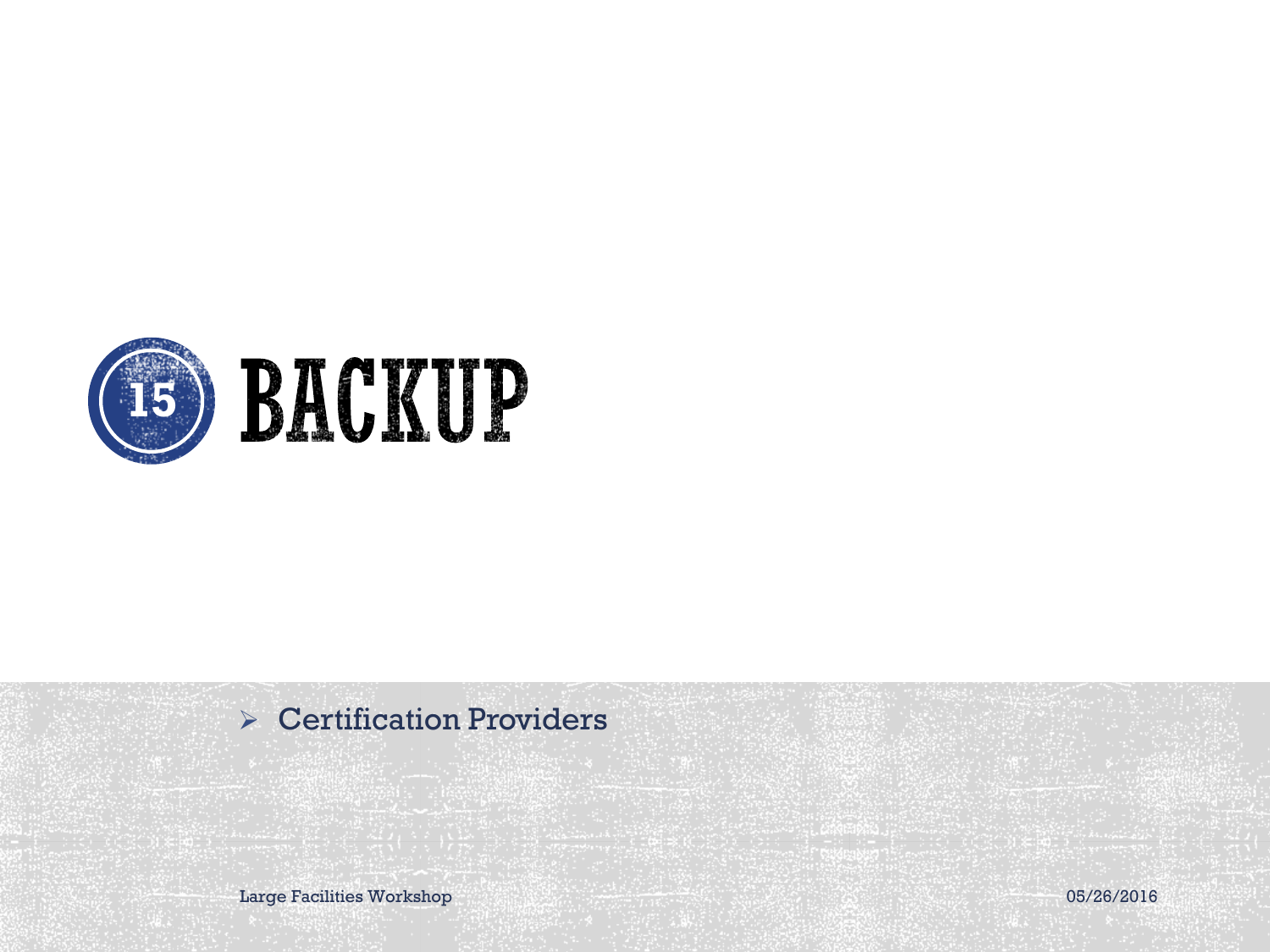

## PROJECT MANAGEMENT CERTIFICATIONS



Project Management Professional



Global Association for Quality Management



international project<br>management

**Certified** Project Manager



Master Project Manager



Professional in Project Management





**Certified** Project Manager CMAA

**Advancing Professional Construction<br>and Program Management Worldwide** 

Certified Construction Manager



Large Facilities Workshop 05/26/2016 **16**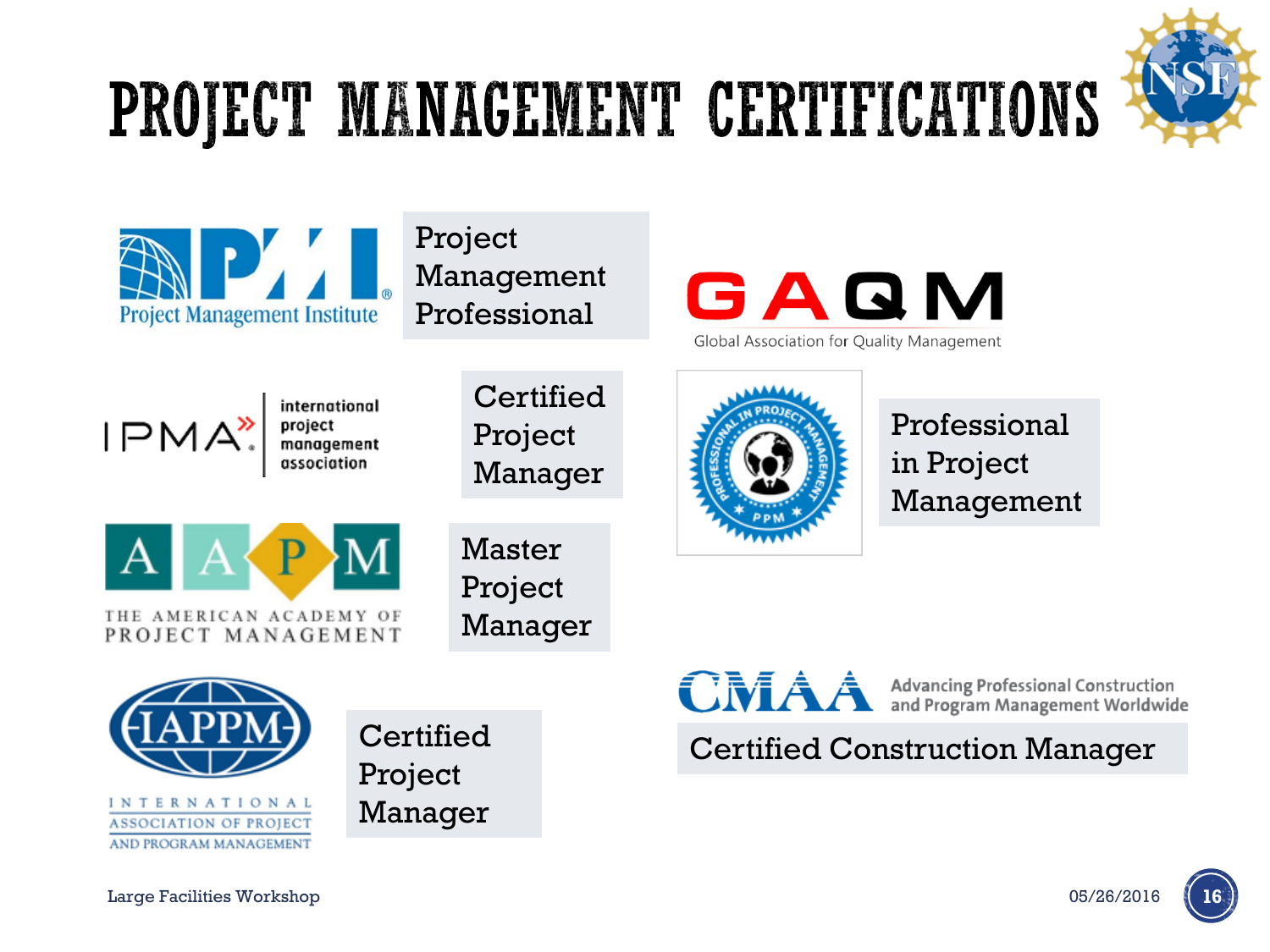### COST ESTIMATING AND ENGINEERING





Certified Cost Estimator/ Analyst



Certified Estimating Professional

Certified Cost Professional



AMERICAN SOCIETY OF **PROFESSIONAL ESTIMATORS** 

Certified Professional Estimator

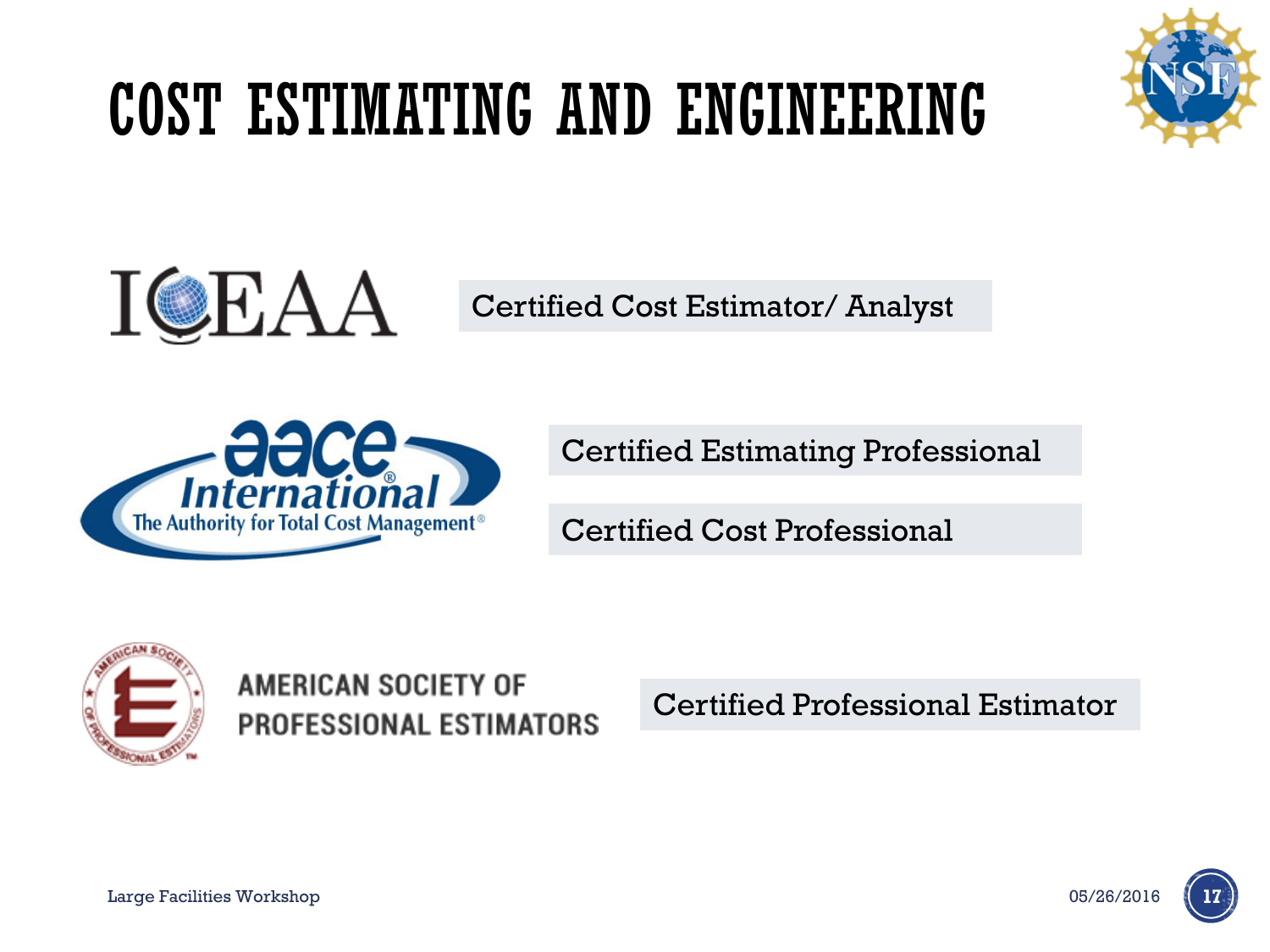## PROJECT CONTROLS (SCHEDULING & EV)





Scheduling Professional



Project Scheduling Professional

Earned Value Professional



Certified Project Control Officer

Earned Value Management Professional

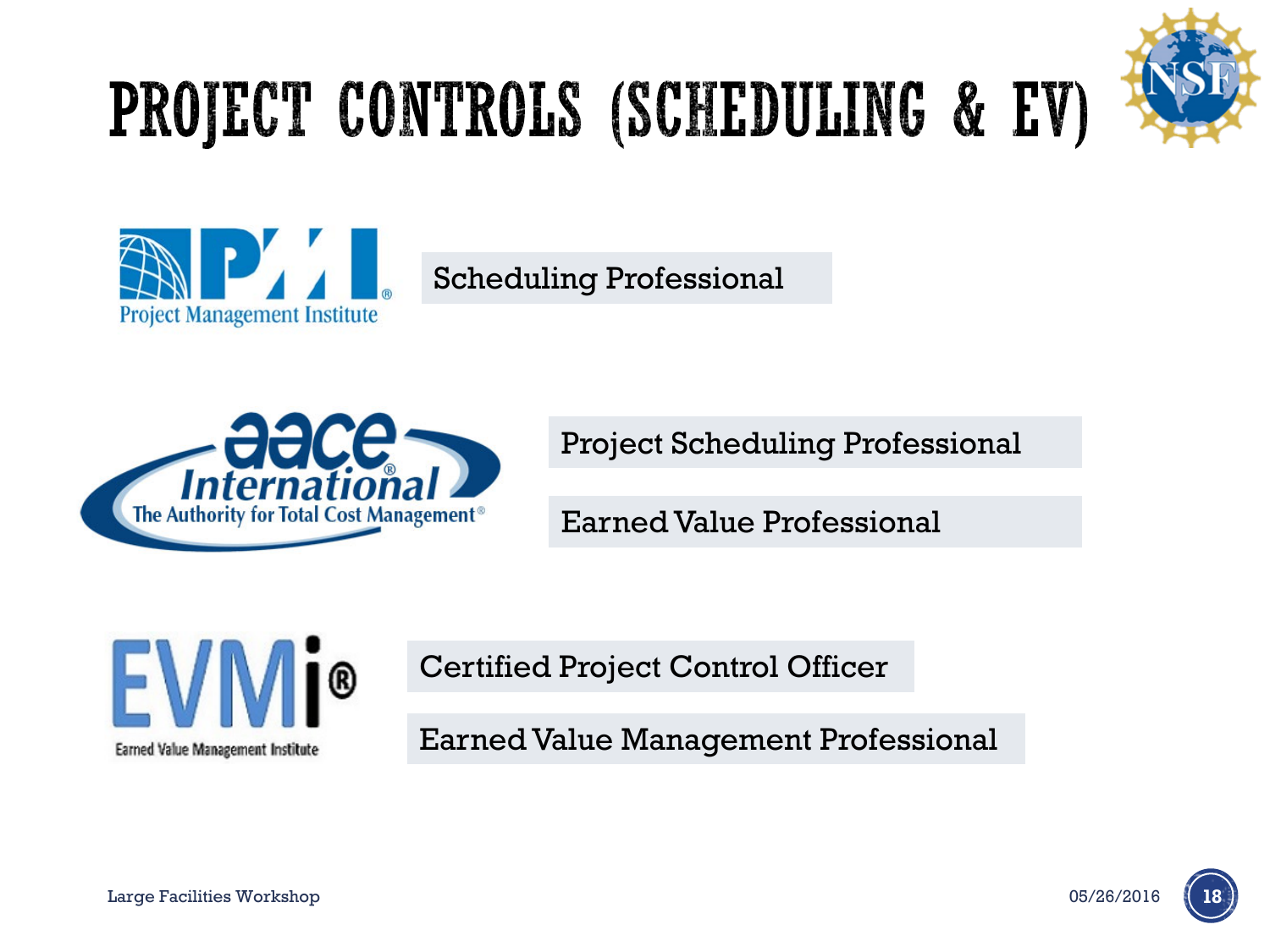### SYSTEM ENGINEERING CERTIFICATION





Certified System Engineering Professional

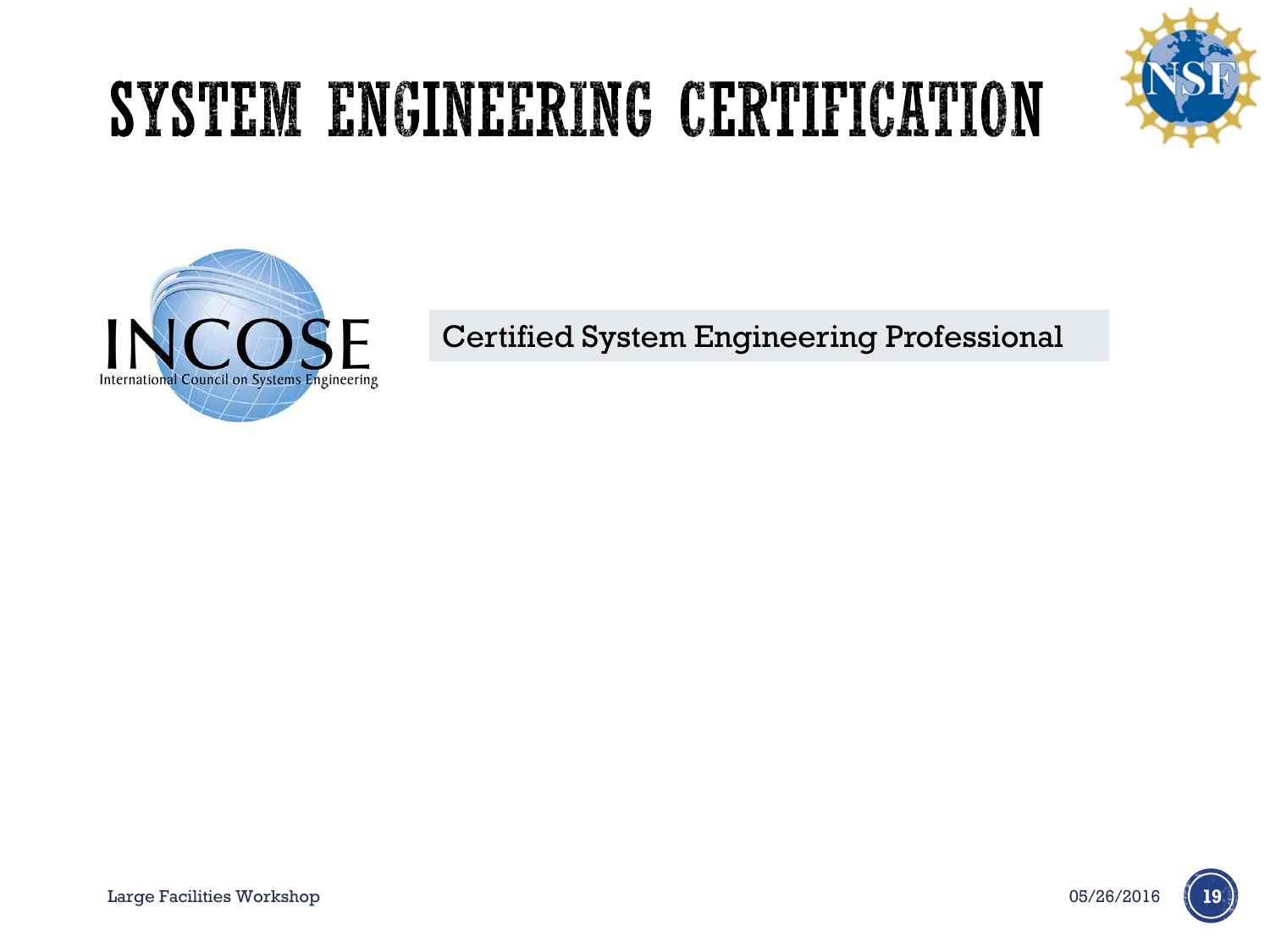### QUALITY ASSURANCE AND CONTROL





ISO 9001 Certified Internal Auditor



Certified Manager of Quality

Certified Quality Engineer